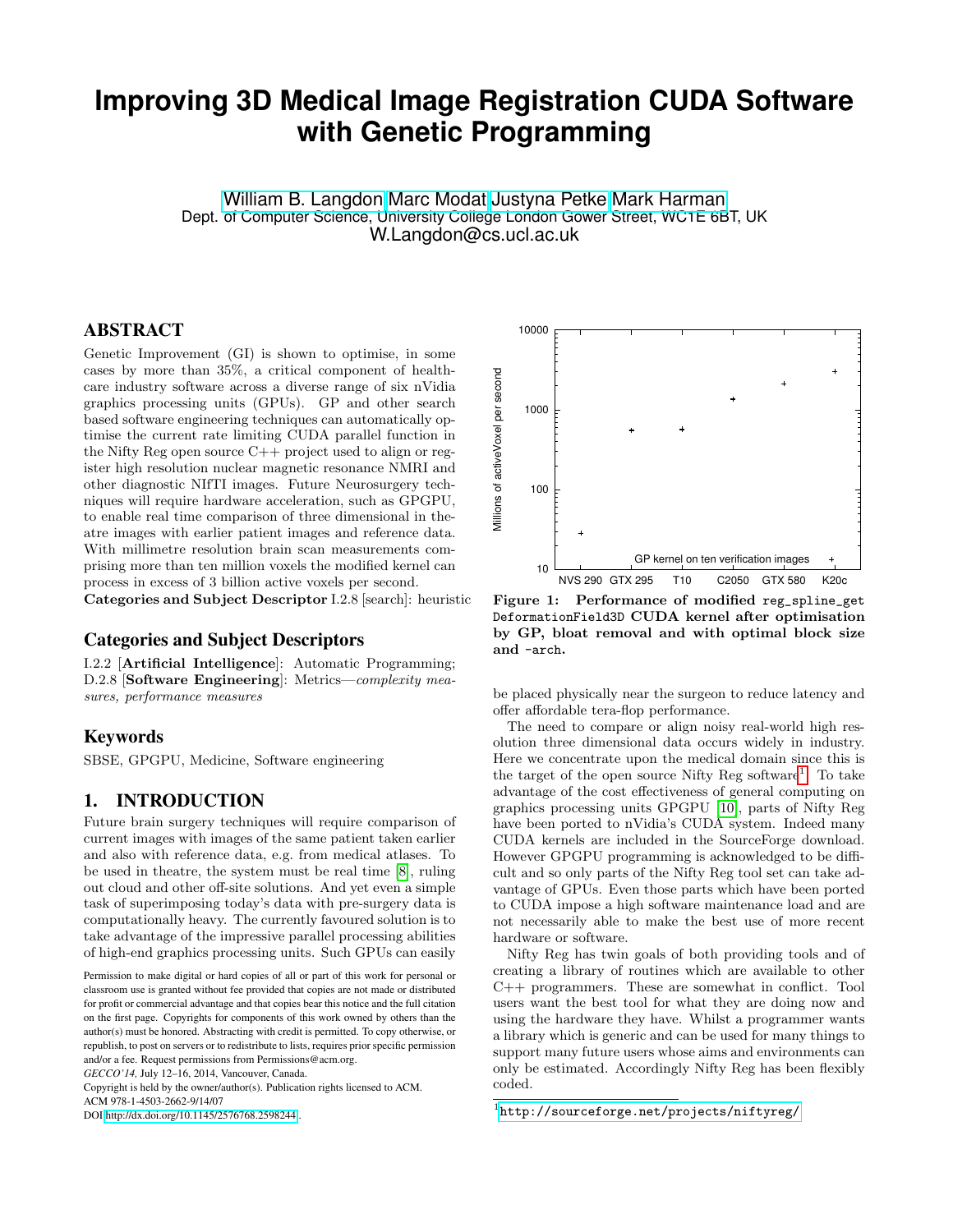<span id="page-1-0"></span>Table 1: GPU Hardware. Second column is CUDA compute capability level (as can be used with nvcc's -arch). Each GPU chip contains a number of identical and more or less independent multiprocessors (column 3). Each MP contains a number of stream processors (cores, column 4) whose clock speed is given in column 6. Measured data rate (ECC enabled) between the GPU and its on board memory is in the last column.

|                         | GPU Capability $MP \times$ |             | cores                  |    | GHz  | Bandwidth          |
|-------------------------|----------------------------|-------------|------------------------|----|------|--------------------|
| <b>NVS 290</b>          | 1.1                        | $2 \times$  | $8 =$                  | 16 | 0.92 | $4 \text{ GB/s}$   |
| GTX 295                 | 1.3                        | $30 \times$ | $8 = 240$              |    | 1.24 | $92 \text{ GB/s}$  |
| Tesla T <sub>10</sub>   | 1.3                        | $30 \times$ | $8 = 240$              |    | 1.30 | $72 \text{ GB/s}$  |
| Tesla C <sub>2050</sub> | 2.0                        |             | $14 \times 32 = 448$   |    | 1.15 | $101 \text{ GB/s}$ |
| <b>GTX 580</b>          | 2.0                        |             | $16 \times 32 = 512$   |    | 1.54 | 161 $GB/s$         |
| Tesla K20c              | 3.5                        |             | $13 \times 192 = 2496$ |    | 0.71 | $140 \text{ GB/s}$ |

The Nifty Reg toolset makes heavy use of traditional convex optimisation techniques to find the optimal match between three dimensional images. Since these are based on derivatives, they require many exact calculations. With high resolution images, the basic image calculation may need to be done hundreds of thousands of times. Each one processing millions of voxels. With millimetric resolution NMR images becoming common place this presents a growing need for fast 3D registration. At present this can be met off-line by coarse grained bulk parallel processing in high performance super computer clusters either locally or in the cloud. Such "embarrassingly parallel" approaches work slowly per image but gain performance when each image can be treated independently. However such approaches are not suitable for real-time processing of data for a single patient.

During image registration, with typical hardware and images containing ≈ten million voxels, Nifty Reg is able to fully load a single GPU. In some cases more than 70% of the elapsed time is taken by a single CUDA kernel. We have used search based engineering to improve both the code within the kernel and hardware parameters used to control its parallel running. In so doing we have deliberately traded some of the generic nature of the original code, instead automatically producing code which is tailored to each of six very different graphics cards (see Figure [1](#page-0-1) and Table [1\)](#page-1-0).

## 2. NIFTY REG KERNEL

Next we describe the existing CUDA kernel which, even though running in parallel, typically dominates run time and then describe its efficient data access pattern. reg\_spline\_ getDeformationField3D is typically used as part of an interactive cycle. Each time it is used it takes the current deformation expressed as a  $\delta x$ ,  $\delta y$ ,  $\delta z$  vector at regularly spaced grid control points and returns the corresponding deformation (again as  $\delta x$ ,  $\delta y$ ,  $\delta z$  vectors) for every active voxel in the image. For a typical  $217^3$  (10 218 313 voxel) image there are  $47<sup>3</sup> = 103823$  grid control points. (47 being 217/5 plus allowance for up to three neighbouring grid points lying outside the image.) Each individual deformation vector is given by a cubic spline calculation involving 4 control points in each of the three dimensions (a total of  $4 \times 4 \times 4 = 64$  neighbouring control points). The calculation of each active voxel requires  $\approx 600$  (single precision) floating point calculations.

The original code allowed complete flexibility, with the calling code able to specify any separation of the grid control points. However, in practice, grid control points are not chosen irrationally, instead they often align with voxels. We chose the most popular spacing (each grid point lies every fifth voxel) to demonstrate the effect of using simple integer or half integer spacings. The intention is to support a few popular spacings and that the Nifty Reg library revert to its original non-optimised code if the user chooses others.

Notice this means the 64 distances from each voxel to each of its 64 neighbouring control points now becomes one of a small set  $(5)$  of discrete values. Since the 64 spline coefficients depend only on these distances, instead of calculating each on the fly they can be precalculated and stored. By using the fact that the  $x, y$  and  $z$  components are independent only twenty  $(4 \times 5)$  values need to be stored.

In addition to the 103 823 grid control points, the other large input to the kernel is the list of active voxels for which it must calculate their  $\delta x$ ,  $\delta y$ ,  $\delta z$  displacements. The active voxel list is stored as a vector of integer values, which makes it easy for the kernel to process each in parallel. The 32 bit integer values are decoded into the  $x,y,z$  location of the output voxel. This location also readily gives the locations of each of the neighbouring 64 control points.

As an efficiency measure, instead of each integer referring to a single voxel it actually represents a  $1 \times 5 \times 5$  volume of 25 voxels, with  $y,z$  corners lying at grid control points and thus having the same 64 neighbouring control points. Thus an individual warp (32 threads) calculates 25 voxels in parallel. Despite discarding 7 threads of every 32, considerable performance gain is made as all the data for the 25 voxels is read once, rather than being read individually 25 times. This also reduces the size of the list of active voxels by a factor of 25. At the boundary of the region of interest the lower resolution  $(1 \times 5 \times 5$  instead of  $1 \times 1 \times 1$ ) means there is a small increase in the total number of active voxels.

A potential future enhancement would be to use  $5 \times 5 \times 5$ volumes all having the same 64 neighbouring control points. So perhaps using 128 threads to calculate 125 active voxels. This has not been tried, partly because the GPU lays data along the x-axis so neighbouring data are more likely to be pre-fetched or to remain in cache.

Each of the twenty five active voxels needs data from the same 64 control points. In fact since they share the same x-location, these reduce to just 16 values. These are calculated in parallel by 16 (of 32) threads and stored in on-chip fast shared memory.

These 16 values are combined with different (but precalculated) spline co-efficients to give the 25 output values that are written simultaneously in parallel by 25 threads. Each output is represented as a float4, so 400 bytes are written in one go. Since these are consecutive, the GPU hardware can do this fairly efficiently. (In fact several 32thread warps are grouped together into blocks so the writes to global memory are even more efficient.)

# 3. EVOLVING CUDA C++ CODE VIA A BNF GRAMMAR USING GP

The CUDA C++ code for the kernel is automatically converted into a BNF grammar of 255 rules. See Figure [2.](#page-3-0) Essentially each rule represents a line of code. Of these 198 are fixed. Twenty five grammar rules represent ordinary lines of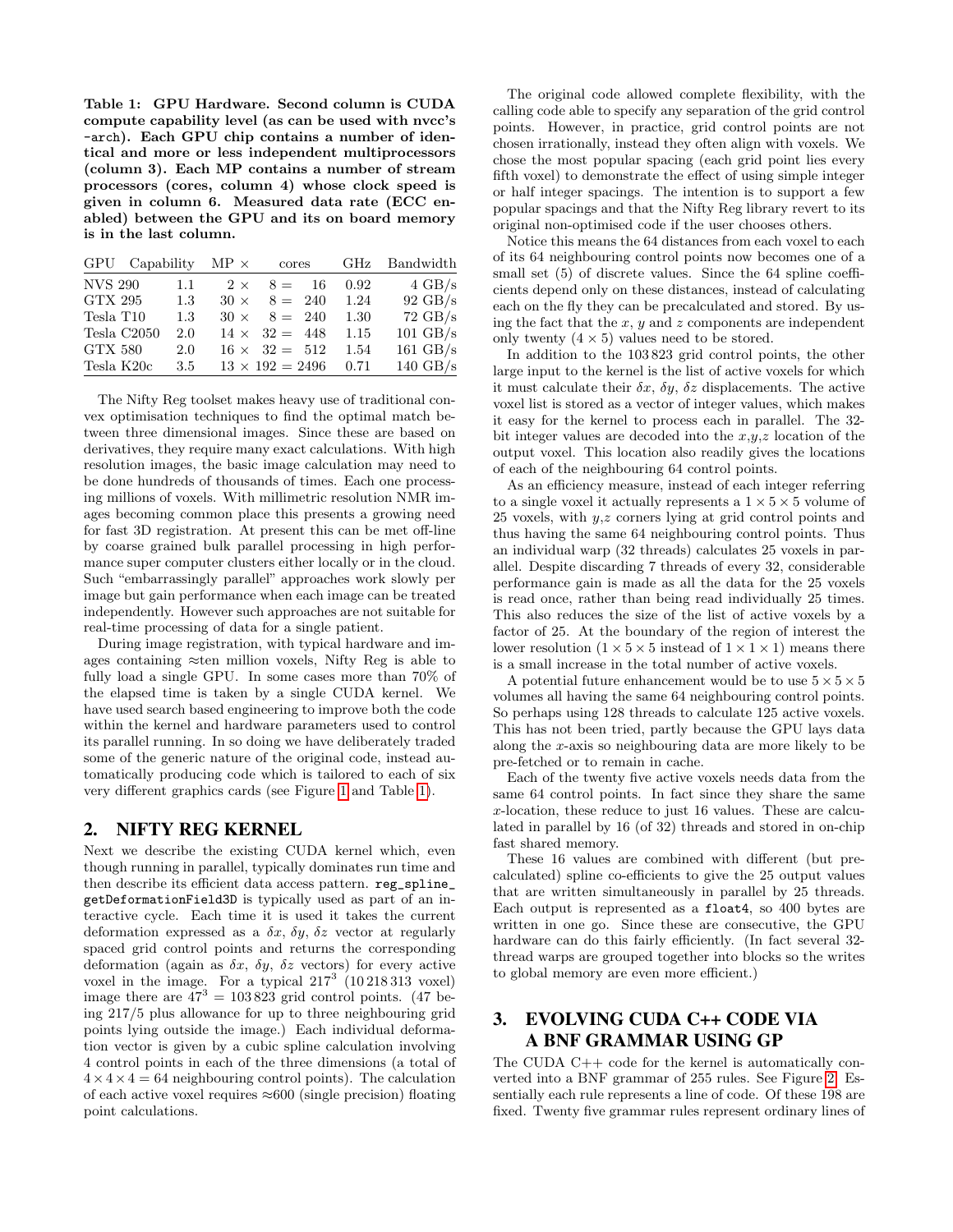code, six more are C++ #define configuration macros, and four are for  $C++$  if statements. Although not used in the final solutions, for completeness we next describe the more exotic grammar rules.

There are two BNF rules to control CUDA #pragma loop unrolling compiler directives (plus a further 12 rules to control choosing #pragma arguments). #pragma may have been unsuccessful since the kernel contains nested for loops and it appears nvcc may not support #pragma with nested loops.

The CUDA nvcc compiler uses the  $C++$  \_restrict\_\_ qualifier, which allows some optimisations. The grammar was automatically generated to include a rule which allows evolution to control the use of \_\_restrict\_\_. Since the kernel has only one argument, which is not read-only, \_\_restrict\_\_ was not expect to have an impact.

The final group of rules control the use of the CUDA \_\_launch\_bounds\_\_ qualifier on the kernel. With a further six allowing evolution to control its parameters. Although documented, \_\_launch\_bounds\_\_ is fairly obscure. It is thought to have been introduced as an aid to the compiler's register allocation strategy but as the compiler heuristics have improved, newer hardware supports more registers and the CUDA driver overrides the compiler's choices at run time, \_\_launch\_bounds\_\_ has fallen out of favour.

## 3.1 Configuration Macros

#### <span id="page-2-0"></span>*3.1.1* c\_UseBSpline *and* c\_controlPointVoxelSpacing

In the Nifty Reg code these variables are passed to the kernel via CUDA \_\_constant\_\_ memory. However, as we have evolved efficient kernels for fixed values of c\_UseBSpline and c\_controlPointVoxelSpacing, they are no longer variable but instead their values are known at compile time. (They are respectively, true and 5). The two grammar rules, c\_UseBSpline and c\_controlPointVoxelSpacing, give evolution the option of replacing the corresponding variables with their constant values.

#### <span id="page-2-1"></span>*3.1.2 BNF rules controlling conditional compilation*

There are four C++ macros which control conditional compilation. These enable evolution to individually control whether code options are enabled. As with c\_UseBSpline and c\_controlPointVoxelSpacing, the idea is that such code may be beneficial in some cases. This follows some of the ideas in [\[9\]](#page-7-2), in that the source code is made more generic and we leave it to some later optimisation stage to decide on the exact parameters. However, Merrill et al. [\[9\]](#page-7-2) were thinking of deterministic optimisation rather than more powerful search based techniques [\[2\]](#page-7-3).

constantBasis directs the compiler to read pre-calculated spline coefficients from  $\text{\_}constant\text{\_}$  memory rather than fetching them from the texture cache. It also forces the use of pre-calculated values for the  $x$  dimension. (It may have been better to separate these two aspects into two separated genes.)

Two dimensional arrays or textures are used to store the pre-calculated spline coefficients. Typically the efficiency with which the hardware accesses arrays depends (in an arcane way) on how the array is laid out and how this matches the underlying storage hardware. To avoid thinking deeply about this, the BasisA gene allows evolution to determine which of the two indexes should appear first.

As voxels with multiple  $y$  and  $z$  coordinates are calculated together, y and z use pre-calculated spline coefficients. Since only one  $x$  is in use, the old Nifty Reg code to calculate the associated spline coefficients was left. However the directxBasis option allows evolution to read pre-calculated spline coefficients for x as well as y and z. (The compiler may be able to spot that the results of the  $x$ -calculation are not used and so optimise away their calculation.)

It is often claimed that division and modulus operations are very expensive on nVidia GPUs. Accordingly the RemX configuration macro was introduced to allow the calculation of  $x\%5$  to be done just once. However it requires the storage (in new variable int remx) of  $x\%5$ . It is not clear the reduced calculation justifies the extra storage. RemX is typically used by more than a third of the final population and usually appears in the best of them. However, except in the optimised C2050 kernel, RemX is always removed along with the bloat.

#### 3.2 Linear Genetic Representation

The GP works with a linear variable length genome which specifies (via the grammar) changes to the kernel. I.e., the GP evolves not complete programs but changes or patches to programs.

Each genome is stored as a line of text. (See examples on the RHS of Table [4.](#page-5-0)) The genome is split into genes by spaces. The genes are processed in left right order. Each gene represents one of the 3 fundamental types of mutation: 1) a gene is the name of a BNF rule, meaning that rule, and hence the corresponding line of code, is deleted. 2) a pair of BNF rules, meaning the first rule is replaced by a copy of the second. Typically meaning the first line of code is replaced by the second. 3) As 2) but the pair of BNF rules are separated by a +. This means instead of replacing the first rule, the second rule is inserted before the first. I.e. inserting a copy of the second line of code before the first.

There are several BNF rule types. Where a gene is composed of two rules, they must be of the same type. For example, #pragma rules can only be substituted by other #pragma rules and if condition expressions by other if conditions. Similarly, plain lines of code can be replaced by other simple lines of code.

A new GPU mutant kernel is created by applying the chromosome in left-right order to the BNF grammar and then inverting the modified grammar to create the complete source code of the new kernel. Although all this manipulation is done in plain text, typically it takes less than a second to create a new population and generate 300 new kernels from it. This it is negligible compared to the time taken by nvcc to compile them.

#### 3.3 Genetic Operators

#### *3.3.1 Initialisation*

The initial population is composed of 300 different individuals each being exactly one gene. In subsequent generations evolution is free to create duplicate individuals. For each member of the breeding pool one child is created by mutation and one by crossover.

In the rare cases where the number of acceptable parents in the breeding pool is less than half the population size, the missing children are created from scratch by uniformly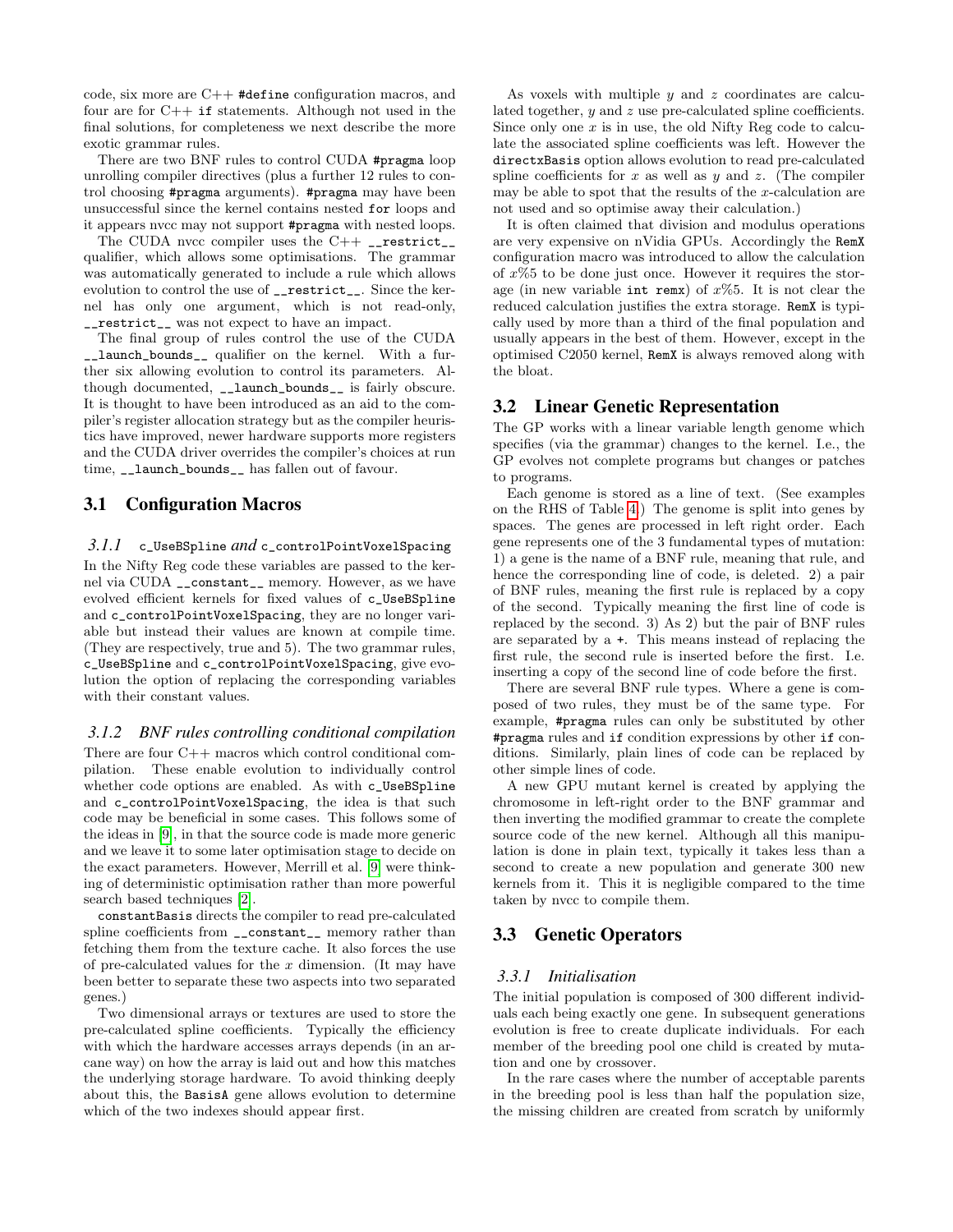Example of grammar rules used to connect GP with C++ code for configuration control parameter c\_UseBSpline Section [3.1.1](#page-2-0) <Kkernel.cu\_17> ::= <def Kkernel.cu 17>  $\text{def}_K$ kernel.cu\_17> ::= "#define c\_UseBSpline 1\n" Grammar rules for code at the start of CUDA kernel function. Also showing grammar for the substitutable conditional expression within an if statement.  $\langle$ Kkernel.cu\_164> ::= "//each warp processes 25 z values\n"  $\langle$ Kkernel.cu\_165> ::= "const int thread = (threadIdx.x & 31); //each warp acts independently\n"  $\langle K\text{kernel.cu\_166} \rangle$  ::= "const unsigned int tid= (blockIdx.y\*gridDim.x+blockIdx.x)\*blockDim.x/32+threadIdx.x/32;\n"  $\langle$ Kkernel.cu\_167> ::= " if"  $\langle$ IF\_Kkernel.cu\_167> "  $\{\n\}$ " <IF\_Kkernel.cu\_167> ::= "(tid<c ActiveVoxelNumber)" Fragment of grammar rules covering for loop and automatically inserted compiler pragma to control loop un-rolling  $\langle$ Kkernel.cu\_289> ::=  $\langle$ pragma\_Kkernel.cu\_289> "for(c=0;c $\langle$ 4;c++) {\n" <pragma\_Kkernel.cu\_289> ::= ""  $\epsilon$ pragma\_KO> ::= "#pragma unroll \n"  $\epsilon$ pragma\_K1> ::= "#pragma unroll  $1\$ n"  $\epsilon_{\text{pragma\_K2}} \cdots 11$ > ::= "#pragma unroll  $2 \cdots 11\$ n"  $\langle$ Kkernel.cu\_290> ::=  $\langle$ pragma\_Kkernel.cu\_290> "for(b=0;b $\langle$ 4;b++) {\n" <pragma\_Kkernel.cu\_290> ::= "" Fragment of grammar rules covering a simple substitutable line of code, the end of nested for loops and code which writes the kernel's output to the GPU's off-chip global memory  $\langle K\text{kernel.cu}_294\rangle$  ::= "displacement.z += tempDisplacement(c,b).z \* basis;"<br> $\langle K\text{kernel.cu}_295\rangle$  ::= "}\n"  $\kappa$  <br>  $\kappa$  = "}\n"<br>  $\kappa$  = "}\n"<br>  $\kappa$  = "}\n" <Kkernel.cu 296>  $\kappa$ kernel.cu\_298> ::= ""  $\kappa$ Kkernel.cu\_298> "\n" <\_Kkernel.cu\_298> ::= "positionField[tid2] = displacement;"

<span id="page-3-0"></span>Figure 2: Fragments of the 255 rule BNF grammar describing the human coded image registration graphics card function which is evolved by GP to create optimised CUDA  $C++$  code.

randomly selecting from all the possible mutations (i.e., in the same way as those in the initial population).

#### *3.3.2 Mutation*

Half the new population is created by simply appending another random mutation.

#### *3.3.3 Crossover*

We use two point crossover. In each of the parents two cut points are randomly chosen. The child is created from the genes at the start and end of the first parent with those from the middle of the second parent inserted between them. Duplicate genes are removed from the offspring and crossovers producing empty children are discarded.

In the very rare cases where, after five trials, crossover is unable to find a legal offspring, its child is created by mutation.

## 3.4 Ensuring for Loop Termination

The kernel code includes two loops, each of which cycle between 0 and 3. To ensure, even badly mutated, kernels always terminate, the GP was prevented from mutating the for loop headers or modifying the loop control variables inside the loops.

#### 3.5 Protecting Array Indexes

Almost all access to arrays is done via CUDA textures. Textures provide hardware protection against array indexes going out of legal ranges. Only in the case of new GPUs and then only in one case, which accesses on-chip shared memory, was it necessary to provide array bounds protection. This was done by preventing GP from moving lines of code accessing shared memory from inside for loops to after them. Inside (and indeed before) the for loops the indexes have legal values, problems only arrive in code after the for loops, where the loop control values are undefined.

## 3.6 Ensuring Compilation, C++ Scope

To ensure every kernel compiles, GP mutation and crossover are prevented from copying lines of code to parts of the kernel where variables it might contain might be out of scope. Typically this means moving lines of code down the source code is ok. To increase the flexibility allowed to GP, the variable declarations and their initialisation were moved by hand to the top of kernel. This increased flexibility increases the search space.

The mutated code causes the nvcc  $C++$  compiler to generate many warnings but the code always compiles, runs, terminates and produces a fitness value.

## 3.7 Efficient Operation of Evolutionary Search

Considerable efficiencies were achieved by compiling and running every member of the GP population together rather than individually. Typically the nVidia compiler (CUDA 5.0) processes in the region of 500 lines of C++ code per second when more than 50 kernels are compiled together. However the curve is fairly flat and nvcc also gives good performance if given more lines of code. Thus, for simplicity, the complete population was compiled in one go [\[3\]](#page-7-4). Similarly running the whole population in one image avoids start/stop process overheads. It also makes for easy comparison with both the reference algorithm (i.e. CPU, for correctness) and (for timing) the reference kernel (no mutations). However care must be taken to isolate all read-write data so later mutations cannot take advantage of results created by earlier ones. Omitting all index bounds and loop over run checks, means that to get accurate timings, each kernel need only be run once. I.e., there is no need to run with protection en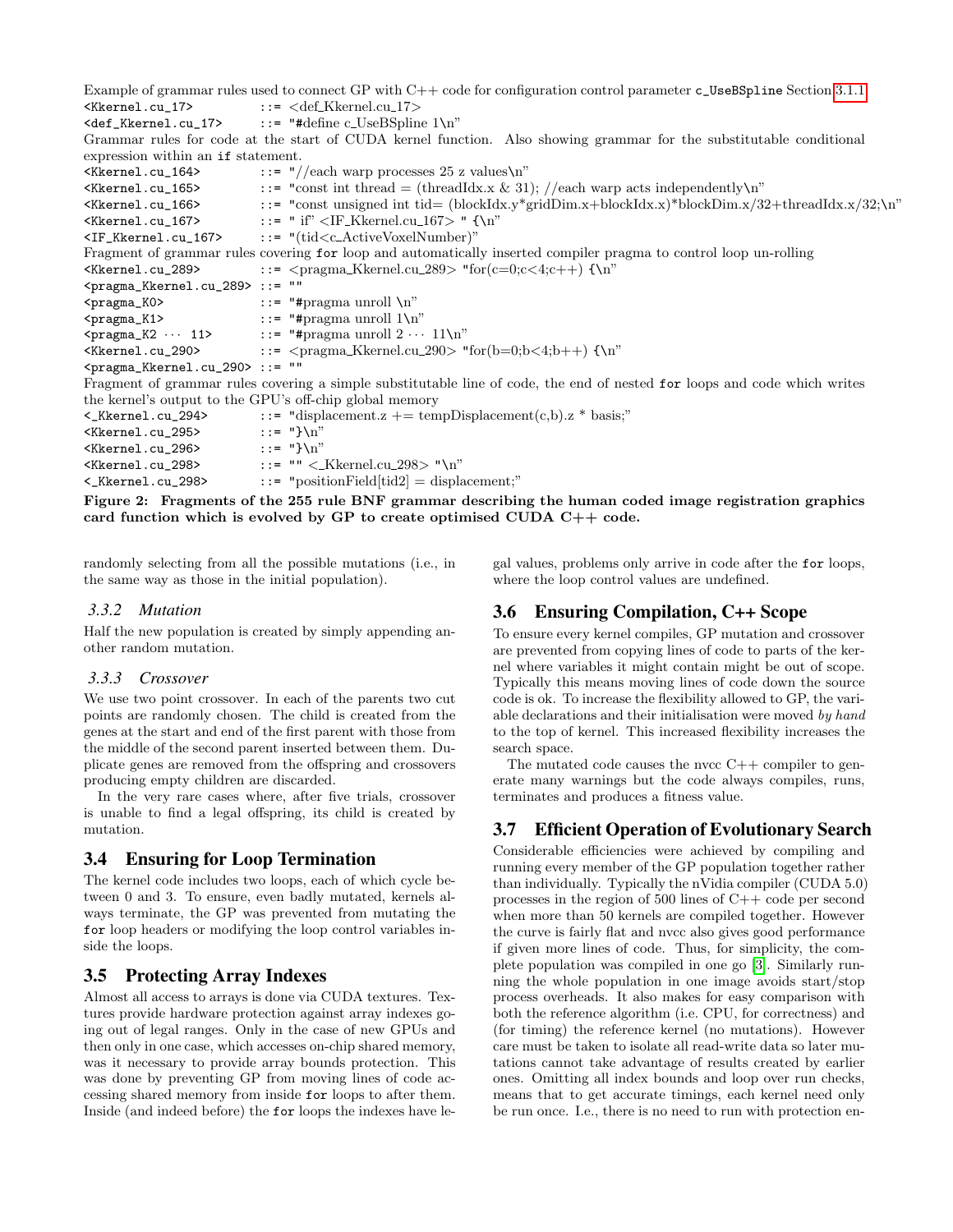abled (which has a performance impact, so rendering fitness measurements unusable [\[7\]](#page-7-5)) and then run successful mutants a second time normally. Typically on a 4GB 2.66GHz desktop it takes about 50 seconds to compile the population and about 30 seconds to run it. The bulk of the runtime being the fitness function which is run on the CPU and compares every answer generated with the correct answer.

## 3.8 Error and Execution Time Based Fitness

Each generation a new random image is created and each GPU kernel is run on it. Fitness is firstly given by the number of GPU clock ticks taken. To avoid overflow, the number of ticks is divided by ten. Notice fitness is minimised. Kernel execution times run from 48 626 to 185 678 246 ticks.

The Nifty Reg CPU code is used to create the ideal correct answer. Typically it contains about 1.7 million active voxels. Each answer created by each GPU kernel is checked against the CPU's. There may be a small discrepancy due to floating point operations. The GP accepts errors smaller than 0.001 without penalty. However if the worst voxel is more than 0.001 from its CPU calculated value a severe penalty is added to the fitness:  $213748364 \times (error + 0.1)$ , subject to not exceeding 213 748 364. In a very small number of cases the mutated kernel may fail to set an answer, in which case there is a penalty of  $213748364\times$ the fraction of voxels without an answer. If any error exceeds 0.1, it attracts a penalty of 213 748 364×the fraction of wrong voxels. Each of these penalties is added to the original fitness based on the kernel's elapsed time. Since typically Nifty Reg uses the kernel's answer immediately on the same GPU, we use the elapse time on the GPU, excluding any host-GPU interaction time.

## 3.9 50% Truncation Selection

We use 50% truncation selection, with the best half of the population getting two children each and the rest none.

At the start of each generation the original unmutated kernel is run on the current test image. This serves firstly as a sanity check that the GPU is actually running ok and secondly it gives a reference fitness which any improved mutated kernel should beat. Even on the GPU, elapse times are subject to some random variation, therefore when we impose the rule that to be a parent a mutant must be faster than the reference kernel we allow a ten percent tolerance. Once evolution is underway, mutation and crossover typically have no difficulty in generating 150 children which make no errors and take no more than 10% longer than the original kernel. In each case in the initial random population at least 140 random mutants were fast enough to become parents.

# 4. OPTIMISING NIFTY REG KERNELS

#### 4.1 Random Fitness Test Cases

Typical high resolution NMR brain scans are represented in the nifti format as  $217 \times 217 \times 217$  1 millimetre 3D images with the brain in the centre. We need only processes the region of interest (e.g. the brain). For purposes of testing the software, we can represent the region of interest as a squashed ball.

An effectively unlimited number of test cases can be generated at random. The images are simply deformed spheres of white noise with a diameter of 140 approximately centred in a cube of side 217. The exact radius, centre and degree of compression along each dimension can vary by 5% and each

<span id="page-4-0"></span>Table 2: CUDA compiler options. Optimal block size before GP and used during GP runs (column 2). After GP was run and bloat removed block size was re-optimised (column 3) and the best nvcc -arch chosen (column 4). The final column gives the run time of the optimised kernels on a 217 cube image.

| GPU                     | Block size pre-GP post-GP -arch |     |     |                   | typical mS |
|-------------------------|---------------------------------|-----|-----|-------------------|------------|
|                         | Quadro NVS 290                  | 128 | 256 | $\rm{cm}$ –11     | 62.40      |
|                         | GeForce GTX 295                 | 64  | 512 | $\mathrm{sm}\_13$ | 3.22       |
| Tesla T <sub>10</sub>   |                                 | 64  | 480 | $\mathrm{sm}\_13$ | 3.09       |
| Tesla C <sub>2050</sub> |                                 | 128 | 160 | none              | 2.06       |
|                         | GeForce GTX 580                 | 64  | 160 | none              | 0.84       |
| Tesla K20c              |                                 | 128 | 128 | none              | 0.71       |

<span id="page-4-1"></span>Table 3: Genetic Programming for Nifty Reg

| Representation: | Variable list of replacements, deletions     |
|-----------------|----------------------------------------------|
|                 | and insertions into BNF grammar              |
| Fitness:        | Compile modified CUDA code. Run on           |
|                 | about 1.7 million active voxels. Com-        |
|                 | pare its answers with CPU implementa-        |
|                 | tion and compare its run time with that      |
|                 | of original kernel on the same hardware.     |
| Population:     | Panmictic, non-elitist, generational. 300    |
|                 | members. New randomly chosen train-          |
|                 | ing image each generation.                   |
| Parameters:     | Initial population of random single          |
|                 | 50\% truncation selection.<br>mutants.       |
|                 | $50\%$ two point crossover, $50\%$ mutation. |
|                 | No size limit. Stop after 50 generations.    |
|                 |                                              |

is chosen independently at random. On average 1 700 000 of the 10 218 313 voxels are active. Note each image contains ≈1.7 million test examples, each of which must be correct.

#### 4.2 Pre-Evolution Parameter Tuning

The kernel was written with one warp per block (i.e. a block size of 32). It is well known that 1) block size plays a critical role in GPU performance and 2) it is almost impossible to calculate the optimal block size from first principles. Thus: for each of the six GPUs, the kernel was individually compiled and run with all sensible legal values of block size. The one giving the fastest elapsed time was chosen and used during evolution. In detail the block size was set to the next multiple of 32 until either the architecture defined limit on block size (which varies between GPUs) or a resource limit, such as number of registers or limit on on-chip shared memory, was exceeded. The used block sizes are given in Table [2.](#page-4-0)

The GP was run with a population of 300 for fifty generations on each of the six GPUs (see Table [3\)](#page-4-1).

#### <span id="page-4-2"></span>4.3 Post Evolution Clean Up and Re-Tune

As expected [\[11\]](#page-7-6) in all cases the population bloats with rapid approximately linear increase in number of genes per individual. In part this may be due to our mutation operator which increases the length of the child w.r.t. its parent. However since we want the GP to explore different code it is reasonable for it to increase the number of changes it makes. Since these changes include code deletion, increase in GP individual size need not lead to increase in source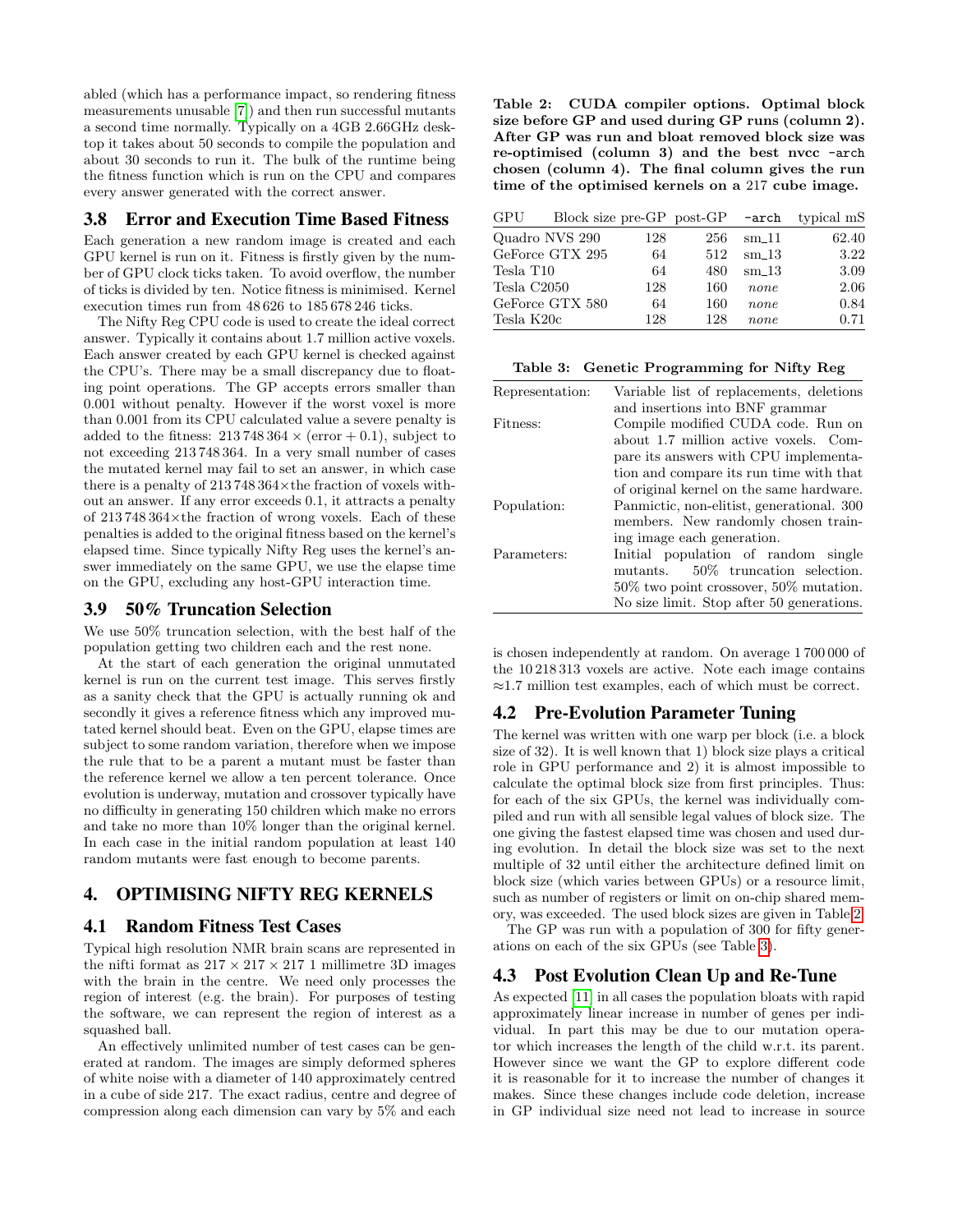

<span id="page-5-1"></span>Figure 3: Example of post-evolution clean up, showing performance of GP evolved Nifty Reg kernel as genes are knocked out. (Tesla k20c). The four spikes correspond to the four of the 19 genes that are vital to its performance. Error bars indicate noise tolerance. Numbers in < > are line numbers in the kernel source code. Line in the left  $\langle \rangle$  is replaced by that in right.  $\langle \rangle$   $\rightarrow$   $\langle \rangle$  says insert rather than replace.

code size, and since nvcc is an optimising compiler, and, especially since we are actively selecting for faster programs, bloat need not lead to an increase in executable GPU code. However in all cases such bloat proved unnecessary for the final solution. We use a simple gene knock out strategy to determine which parts of the best program from the last generation are needed.

The genome of the bloated GP individual is processed one gene at a time in left right order. At each step the next gene is removed; the modified chromosome is applied to the BNF grammar, the grammar reversed to give a new CUDA kernel, which is compiled and run. For repeatability, the same random image is used. The speed of the new kernel is compared against that of the evolved kernel. If it is worse, the gene is retained. If there is no difference the gene is excluded permanently. We then proceed to the next gene, until the whole genome has been processed. In all cases, this leads to a considerable reduction in mutant genome size. To allow for measurement noise, a gene is excluded if it is less than 3.0 standard deviations of the GPU clock measurement noise. See Figure [3.](#page-5-1)

Finally the optimal block size was determined again (using the technique described in the previous section). Until this point the compiler default architecture setting had been used. This is the setting used by Nifty Reg. In the final step the compiler was run both without the -arch switch and with it set appropriately to the target GPU. Surprisingly in some cases, with CUDA 5.0, -arch actually produced a slower kernel.

#### 4.4 Validation

The final speeds quoted for each GPU are given by running the final kernels on ten configurations not used in the pre- post- or evolutionary stages. In total these amount to 16 816 875 test cases. In all cases the optimised kernel had an error of 0.000107 or less. On the newest GPU, the op-

<span id="page-5-0"></span>Table 4: Post-GP Best program length (column 2). After bloat removal length (column 3). Column 4 contains the final automatically generated patch to the manual code.

| GPU               | GP | len          | <b>Optimised Program</b>                                                                    |
|-------------------|----|--------------|---------------------------------------------------------------------------------------------|
| <b>NVS 290</b>    | 39 | 8            | $<$ 291>+ $<$ 285> $<$ 283>+ $<$ 249>                                                       |
|                   |    |              | constantBasis directxBasis                                                                  |
|                   |    |              | $<$ 249>+ $<$ 255> $<$ 288>+ $<$ 283>                                                       |
|                   |    |              | $<$ 249>+ $<$ 251> $<$ 248>+ $<$ 288>                                                       |
| GTX 295           | 25 | 1            | constantBasis                                                                               |
| T10               | 38 | $\mathbf{1}$ | constantBasis                                                                               |
| C <sub>2050</sub> | 26 | 10           | $\langle 230 \rangle$ + $\langle 283 \rangle$ $\langle 252 \rangle$ + $\langle 251 \rangle$ |
|                   |    |              | c_UseBSpline $<$ 230>+ $<$ 291> RemX                                                        |
|                   |    |              | $<$ 237>+ $<$ 292> $<$ IF_245> $<$ IF_167>                                                  |
|                   |    |              | <288>+<293> <if 239=""><if 167=""></if></if>                                                |
|                   |    |              | $<$ 238> $<$ 249>                                                                           |
| GTX 580           | 39 | 3            | $constantBasis <251>+<283>$                                                                 |
|                   |    |              | <if245><if167></if167></if245>                                                              |
| K20c              | 19 | 4            | $<$ 288> $<$ 232> $<$ IF245> $<$ IF167>                                                     |
|                   |    |              | $<$ 288 $>$ + $<$ 293 $>$ directxBasis                                                      |

timised kernel is more than two thousand times faster than the host CPU (K20c Tesla v. 2.67GHz Intel server).

There is little evidence of over fitting with performance on the unseen examples being close to those used to train the GP population.

Depending upon GPU the genetically improved kernel is from 7 to 39 percent faster than the human code (See Figure [4\)](#page-6-0).

#### 4.5 Evolution of Genes and their Phenotypes

For space, we limit our discussion to common mutations used in the final kernels. constantBasis (Section [3.1.2\)](#page-2-1) prospers in all the sm 1x GPUs occurring in almost all members of the final GP populations. However both the later GPUs prefer fetching from textures and constantBasis is removed from most of their GP individuals. With the NVS 290, GTX 295, GTX 580 and Tesla T10, constantBasis is part of the best of run individual and survives the bloat cull process (Section [4.3\)](#page-4-2) to give a speed up in the optimised kernel (see Table [4\)](#page-5-0).

Except in the case of the C2050 Tesla, directxBasis is strongly preferred by evolution and appears in most GP individuals by the last generation, including the best of run individual. (Despite our high mutation rate, directxBasis is extinct in the last C2050 population.) With the two powerful high clock rate sm 1x GPUs, directxBasis is removed with the bloat by the post evolution clean up phase and only figures in the kernel optimised for the least powerful or slowest clocked GPUs (NVS 290 and K20c Tesla).

## 4.6 Evolved Code and its Implications

The following sections describe in detail the impact of all the mutations that survive the bloat removal stage (see Table [4\)](#page-5-0) and thus (as single genes) have a beneficial impact. Much of the explanation is devoted to why a change does not cause errors. However there are cases (e.g. in Section [4.6.4\)](#page-6-1) where evolution found surprising ways to improve the parallel code.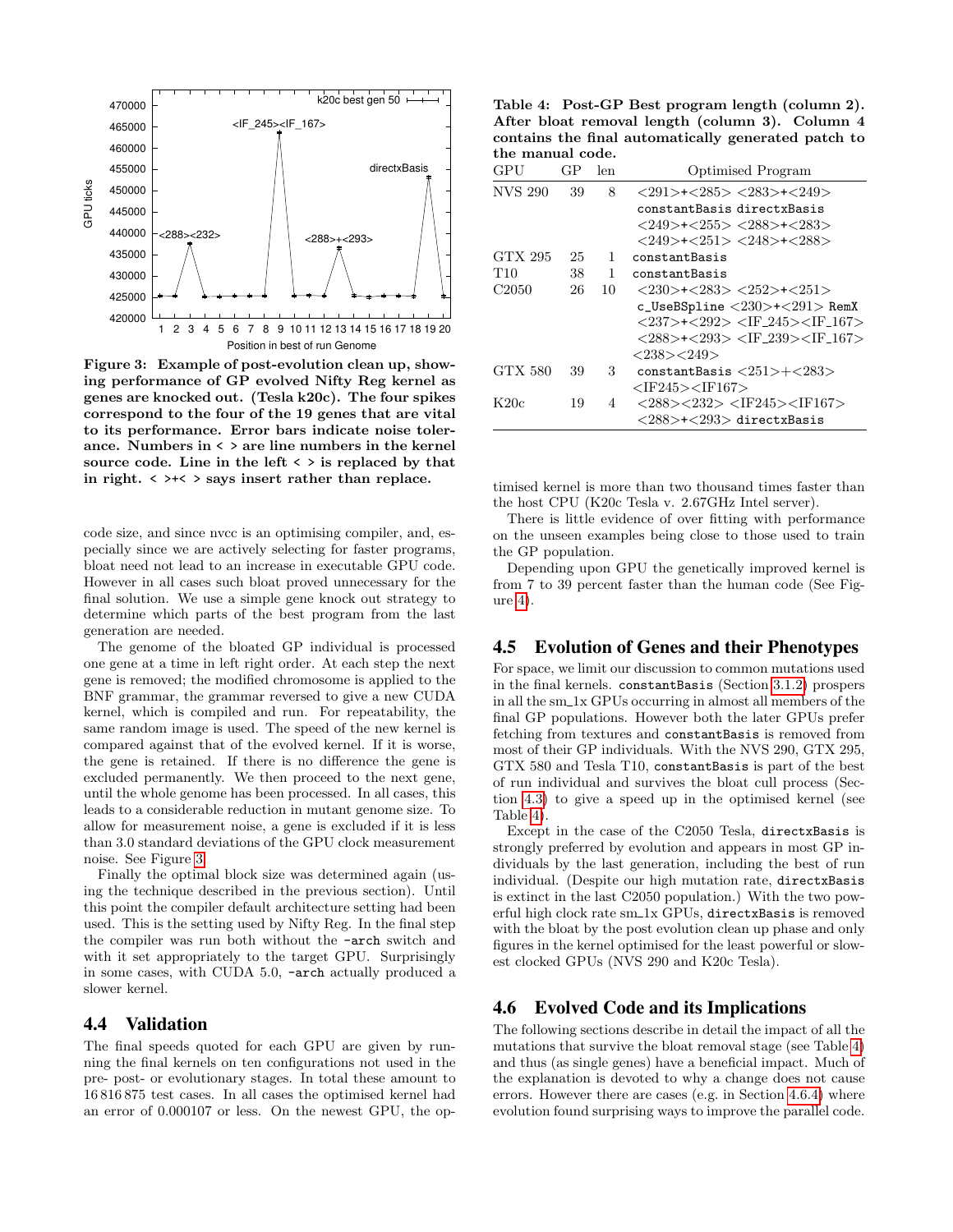

<span id="page-6-0"></span>Figure 4: Speedup of CUDA kernel after optimisation by GP, bloat removal and with optimal block size and -arch compared to hand written kernel with default block size (192) and no -arch. Unseen data.

#### *4.6.1 Quadro NVS 290*

Inserting additional copies of line 283 before line 283 has no effect since they always set the variable remz to the same value. Clearing variable displacement multiple times (by inserting copies of line 288) before its first use on line 292 has no effect. Line 251 sets variable indexXYZ to its correct value. After line 251 it is used and updated multiple times. However setting its value (by inserting copies of line 251) before line 251 has no effect. Variable nodeCoefficientD is set by reading from a texture on line 255 after which its value is used multiple times.

As long as there is one instance of line 249 (at or before line 249) inserting additional copies has no effect as they always overwrite variable indexYZ with the same value. Inserting copies of line 249 and line 283 before line 288 has no effect since in both cases the efected variables (indexYZ and remz) are over written with their current values. Inserting another copy of line 285 before line 291 has no effect (it over writes variable tid2 with its current value).

#### *4.6.2 GeForce GTX 295*

The GTX 295 is actually a twin GPU (approximately two GTX 280s in a single board). However each of its halves is programmed and used separately. Therefore we report figures for just one half of it. After bloat removal the kernel optimised for the GTX 295 only uses the constantBasis configuration control gene (Section [3.1.2\)](#page-2-1).

#### *4.6.3 Tesla T10*

Again we report figures for a single GPU, although physically four GPUs are co-located. After bloat removal the kernel optimised for the Tesla T10 only uses the constant-Basis configuration control gene (Section [3.1.2\)](#page-2-1).

#### <span id="page-6-1"></span>*4.6.4 Tesla C2050*

The c\_UseBSpline and RemX genes are both used by the optimised C2050 kernel. They were described in Section [3.1.2.](#page-2-1) c\_UseBSpline is only used in one place, in an if. Telling the nvcc compiler it will always be true, means it does not have to generate code for the branch itself or for the else

condition. c\_UseBSpline appears in between a quarter and three quarters of the final GP populations and in most of the best of run individuals. However, its advantage seems to be quite small since it is removed along with the bloat in all but the C2050.

As above, since the original code to set a variable (basis or remz) is retained copying the line of code which write to it before it is used has no effect. Evolution used interacting genes to insert multiple lines of code before line 230. It is not clear if this is why our anti-bloat program simplifier was unable to remove these duplicates or if indeed there is some other effect, such as interaction with the hardware or the nvcc optimising compiler's register allocation, that causes the more verbose code to be more efficient.

Inserting a copy of line 292 before line 237 has no effect since the variable (displacement.x) is reset by the original code before it is used.

Line 238 relative=relative>0?relative:0.f; is designed to ensure that float relative is never negative. However the line above will ensure it never is. Hence removing line 238 improves the code. The mutation which deletes it (<238><249>) also adds a copy of line 249 in place of line 238. However this has no deleterious effect since the variable indexYZ it writes to is reset (by the original code) before indexYZ is used.

Replacing the if condition on line 245 with that on line 167 is a really innovative optimisation. Firstly line 245 is inside the conditional code controlled by the if on line 167 and therefore the condition must have been true at line 167 (and in fact the compiler can see that it must still be true on line 245). Hence in the mutant, the compiler can remove the code to test the condition. The original condition (threadIdx.x  $& 31$ ) < 16 is false half the time. It was designed to use 16 threads to calculate 16 values and store them in on-chip shared memory. It was intentional that the other 16 threads (per warp of 32) do nothing. But if the condition is removed, all threads run in synchrony (which is actually cheaper than having half of them idle) and calculate the 16 values twice. When the 32 threads all try to write to 16 shared locations, it is defined that only 16 will succeed. But 16 threads will write the correct values to the 16 shared locations. (The writes from the other 16 threads will simply be discarded.) I.e., GP has removed an operation ((threadIdx.x  $& 31$ ) < 16) and also made the following 23 lines of code slightly more efficient.

The if on line 239 is always true. It appears evolution has repeated its trick of replacing it with another conditional which must also be true (again copied from line 167) and thus allowing the compiler to remove it. However the c\_UseBSpline gene is also used which has the same effect. It's not clear why the post-evolution bloat removal retained both.

The mutation  $\langle 252 \rangle + \langle 251 \rangle$  makes a copy of line 251 setting variable indexXYZ to exactly the same value. Doubtless nvcc can spot this and optimise it away but again it is unclear why the bloat removal stage did not remove it itself.

Mutation <288>+<293> adds updating displacement.y immediately before it is set to 0.0f. So it obviously has no effect and hopefully nvcc sees this and removes it. But yet again we would have hoped the anti bloat system would have removed it.